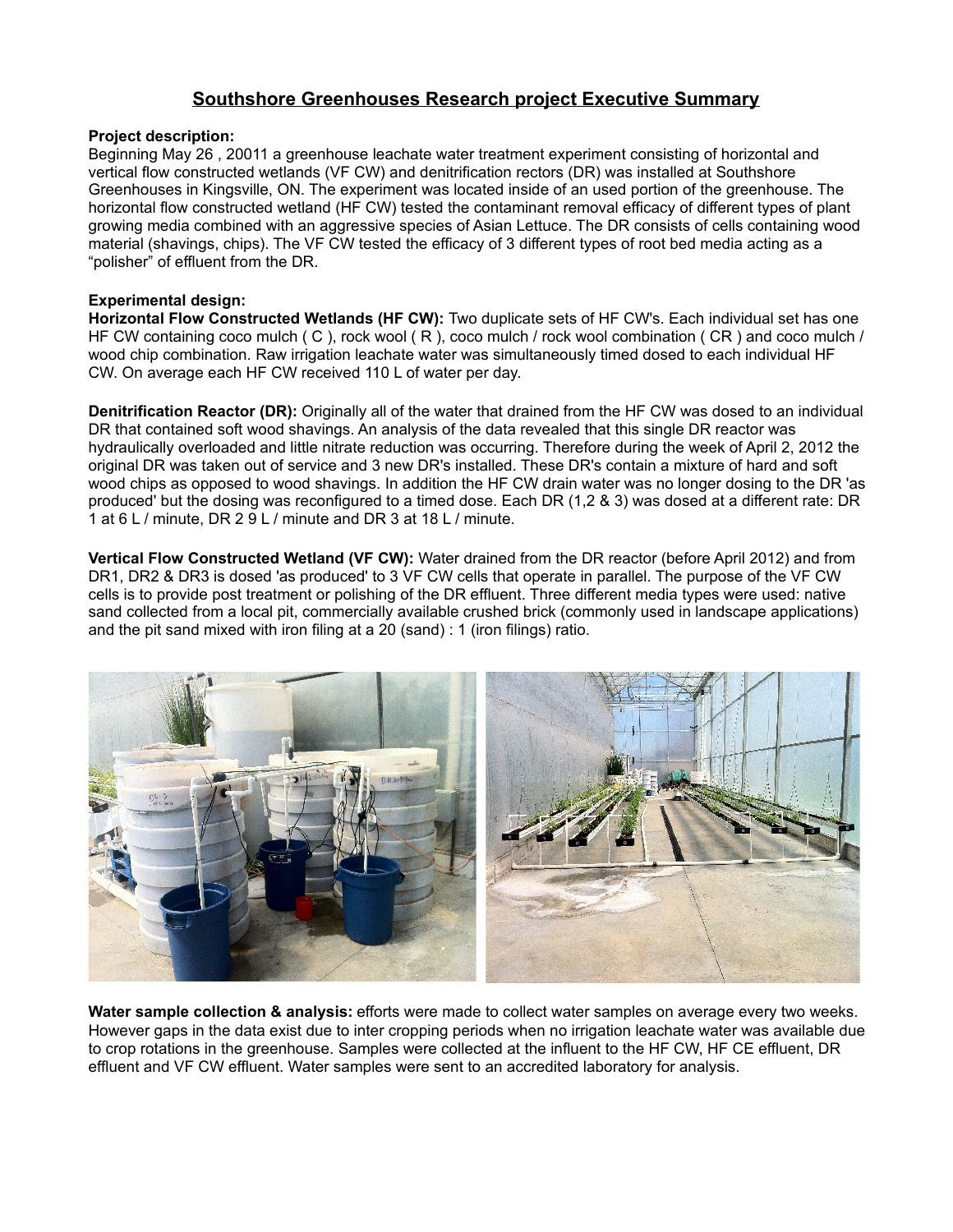### **Results:**

**Horizontal Flow Constructed Wetlands:** The data shown in columns 1,2 & 3 of table 1 show average values for industry recognized 'limiter' i.e. contaminants in the water that accumulate when water is 100% recycled. These contaminants inhibit plant growth and vegetable production when present at critical levels. The data in columns 4,5,6 & 7 show contaminants that would prevent discharge of the treated water to the environment as regulated by either the Ontario Building Code or the Ontario Ministry of Environment.

| Column                         |                 |          |        | 4                 |            |            |                |
|--------------------------------|-----------------|----------|--------|-------------------|------------|------------|----------------|
|                                | <b>Chloride</b> | Sulphate | Sodium | <b>Phosphorus</b> | <b>BOD</b> | <b>TSS</b> | <b>Nitrate</b> |
| Irrigation leachate water (IN) | 110.33          | 300.00   | 86.83  | 112.25            | 4.00       | 8.00       | 282.23         |
| Coco(out)                      | 217.38          | 473.75   | 134.15 | 101.06            | 4.00       | 4.67       | 343.63         |
| <b>Rock wool (out)</b>         | 196.75          | 512.50   | 129.48 | 87.55             | 4.00       | 6.67       | 345.67         |
| Coco / Rock wool (out)         | 170.38          | 473.75   | 109.73 | 111.01            | 4.00       | 4.83       | 336.33         |
| Coco / wood chip (out)         | 189.75          | 486.25   | 130.51 | 87.92             | 4.00       | 3.00       | 319.13         |

**Table 1.** Water sample results collected from the Horizontal Flow Constructed Wetlands.

The data show that for that all of the root bed media tested produce chlorides, sulphates and sodium. The coco / rock wool mix produced the least chlorides, the coco alone and the coco / rock wool mix produced the least sulphates and coco / rock wool produced the least sodium. None of the mixes produced or removed BOD, all reduced TSS, the coco / rock wool was most efficient. While all media mixes 'produced' nitrate the coco / wood chip mix removed the most nitrate.

**Denitrification Reactor (DR):** The data shown in columns 1,2 & 3 of table 2 show average values for industry recognized 'limiter' i.e. contaminants in the water that accumulate when water is 100% recycled. These contaminants inhibit plant growth and vegetable production when present at critical levels. The data in columns 4,5,6 & 7 show contaminants that would prevent discharge of the treated water to the environment as regulated by either the Ontario Building Code or the Ontario Ministry of Environment.

**Table 2**. Water sample results collected from the Denitrification Reactor (DR) before April 2012 and DR1, DR2 & DR3 after April 2012.

| <b>Column</b>                                   |          | n               |        |            | 5          | 6          |                |
|-------------------------------------------------|----------|-----------------|--------|------------|------------|------------|----------------|
|                                                 | Chloride | <b>Sulphate</b> | Sodium | Phosphorus | <b>BOD</b> | <b>TSS</b> | <b>Nitrate</b> |
| Denitrification reactor (IN)                    | 203.14   | 514.29          | 127.70 | 101.16     | 21.80      | 41.00      | 332.86         |
|                                                 |          |                 |        |            |            |            |                |
| Denitrification reactor (out) Before April 2012 | 215.00   | 581.67          | 132.63 | 43.37      | N/A        | N/A        | 330.01         |
|                                                 |          |                 |        |            |            |            |                |
| installed 3 DR reactors April 2012              |          |                 |        |            |            |            |                |
| Denitrification reactors (out) After April 2012 |          |                 |        |            |            |            |                |
| Denitrification reactor 1 (out)                 | 195.00   | 56.00           | 105.05 | 63.85      | 443.50     | 49.29      | 0.08           |
| Denitrification reactor 2 (out)                 | 190.00   | 123.50          | 112.00 | 34.52      | 273.33     | 27.86      | 0.06           |
| Denitrification reactor 3 (out)                 | 165.00   | 75.00           | 110.00 | 21.62      | 208.17     | 40.00      | 0.06           |

The data show that prior to April 2012 the DR reactor did little in terms of reduction of chlorides, sulphates, and nitrates (BOD and TSS data were not collected). The DR reactor did result in a significant decrease in phosphorous, from an average influent of 101 mg/L down to and average of 43 mg/L. After April 2012 the data show an increase in treatment efficiency of the DR reactors at all hydraulic loading rates.

Dr 3 removed the most chloride from an average influent of 203 mg/L down to an average of 165 mg / L. This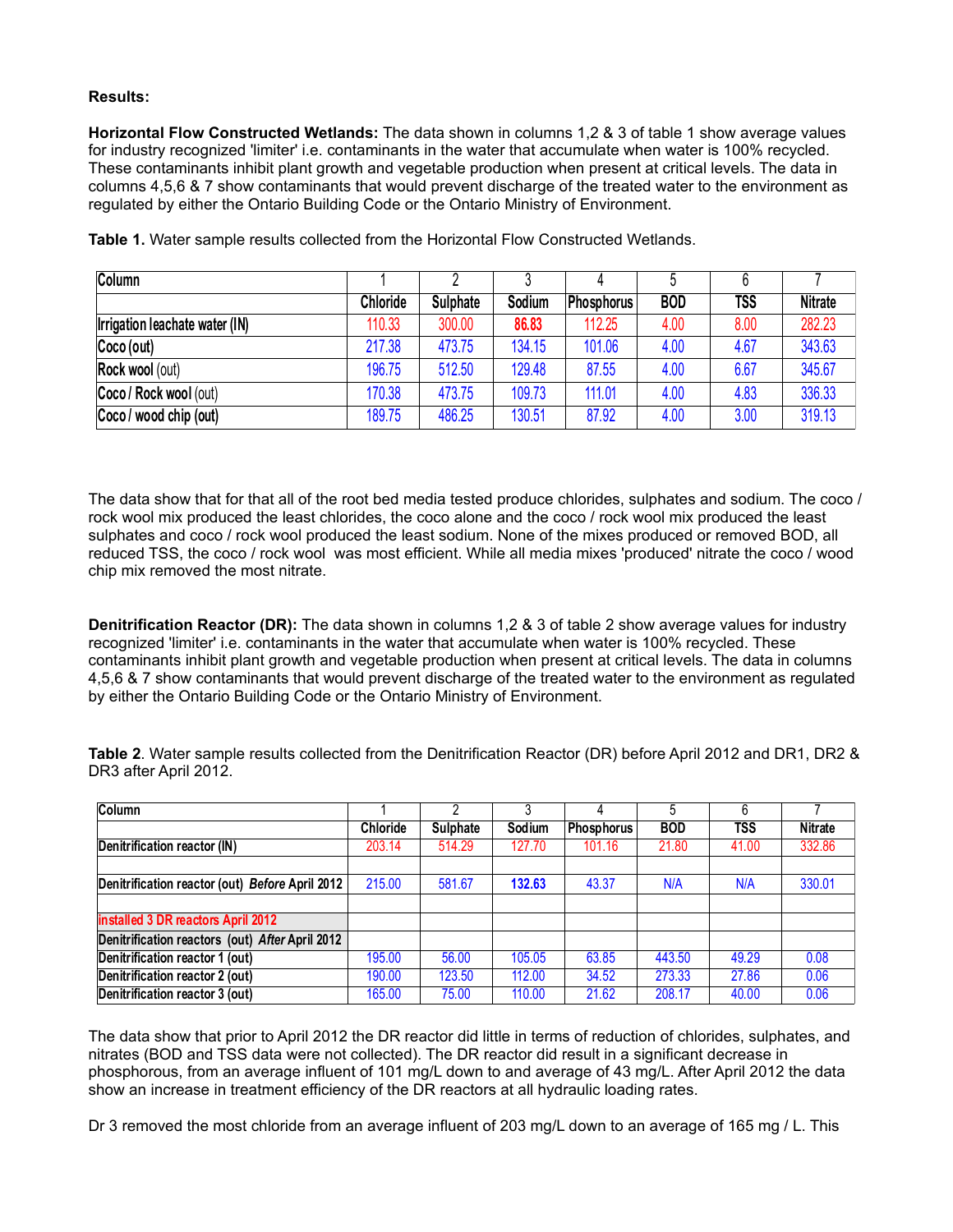was followed by DR 2 at 190 mg /L and Dr 3 at 195 mg / L.

DR 1 removed the most sulphate, from an average influent of 514 mg/L down to an average of 56 mg / L. This was followed by DR 2 at 75 mg /L and Dr 3 at 124 mg / L.

DR 1 removed the most sodium, from an average influent of 128 mg/L down to an average of 105 mg / L. This was followed by DR 3 at 110 mg /L and Dr 2 at 112 mg / L.

DR 3 removed the most phosphorous, from an average influent of 101 mg/L down to an average of 22 mg / L. This was followed by DR 2 at 35 mg /L and Dr 1 at 64 mg / L.

All of the DR's produced BOD. DR 1 produced the most BOD, from an influent concentration of 444 mg / L up to 444 mg / L. This was followed by DR 2 at 273 mg / L and DR 3 at 208 mg / L.

DR 2 removed the most TSS, from an average influent of 41 mg/L down to an average of 28 mg / L. This was followed by DR 3 at 40 mg /L and Dr 1 at 49 mg / L.

All of the DR's removed nitrate equally, with effluent nitrate concentrations at or below lab detection limits.

#### **Vertical Flow Constructed Wetland (VF CW):**

The data shown in columns 1,2 & 3 of table 3 show average values for industry recognized 'limiter' i.e. contaminants in the water that accumulate when water is 100% recycled. These contaminants inhibit plant growth and vegetable production when present at critical levels. The data in columns 4,5,6 & 7 show contaminants that would prevent discharge of the treated water to the environment as regulated by either the Ontario Building Code or the Ontario Ministry of Environment.

**Table 3**. Water sample results collected from the Vertical Flow Constructed Wetland (VF CW) before April 2012 and after April 2012.

| Column                                        |          | $\overline{2}$  | 3      | 4          | 5          | 6          |                |
|-----------------------------------------------|----------|-----------------|--------|------------|------------|------------|----------------|
|                                               | Chloride | <b>Sulphate</b> | Sodium | Phosphorus | <b>BOD</b> | <b>TSS</b> | <b>Nitrate</b> |
| Denitrification reactor (IN)                  | 203.14   | 514.29          | 127.70 | 101.16     | 21.80      | 41.00      | 332.86         |
|                                               |          |                 |        |            |            |            |                |
| Wetland polishing cells (IN)                  | 175.00   | 77.50           | 109.50 | 49.28      | 226.33     | 149.71     | 0.07           |
|                                               |          |                 |        |            |            |            |                |
| Before April 2012                             |          |                 |        |            |            |            |                |
| <b>Wetland Sand cell (Out)</b>                | 212.86   | 538.57          | 138.57 | 14.00      | 29.67      | N/A        | 161.32         |
| <b>Wetland Crushed Brick cell(Out)</b>        | 211.43   | 547.57          | 122.71 | 14.99      | 172.50     | N/A        | 163.00         |
| Wetland Iron filing / sand mixture cell (Out) | 221.43   | 547.14          | 132.76 | 4.26       | 18.80      | N/A        | 169.96         |
|                                               |          |                 |        |            |            |            |                |
| After April 2012 (installed 3 DR reactors)    |          |                 |        |            |            |            |                |
| <b>Wetland Sand cell (Out)</b>                | 170.00   | 130.00          | 106.00 | 6.97       | 29.67      | 4.71       | 0.13           |
| <b>Wetland Crushed Brick cell (Out)</b>       | 170.00   | 110.00          | 105.00 | 17.08      | 172.50     | 23.43      | 0.13           |
| Wetland Iron filing / sand mixture cell (Out) | 170.00   | 190.00          | 80.30  | 3.78       | 18.80      | 13.17      | 0.06           |

The data in table 3 show that a VF CW can significantly reduce phosphorous, BOD and TSS. The iron filing / sand cell removed the most phosphorous either before or after April of 2012, from an average of 49.28 mg/L down to 3.78 mg/L. No data are available to make a similar comparison for BOD and TSS, however all VF CW cells reduced BOD and TSS, with iron filing / sand cell removing the most BOD and the Sand cell removing the most TSS.

While the sand cells themselves did little to remove chlorides, sulphates, nitrates and sodium the data need to be viewed in the context as a treatment unit consisting of DR reactor followed by a VF CW treatment cell. If viewed as such then a valid comparison can be drawn between the DR influent versus HF CW effluent. In that regard each treatment unit (DR + VF CW) removed a significant amount of all contaminants.